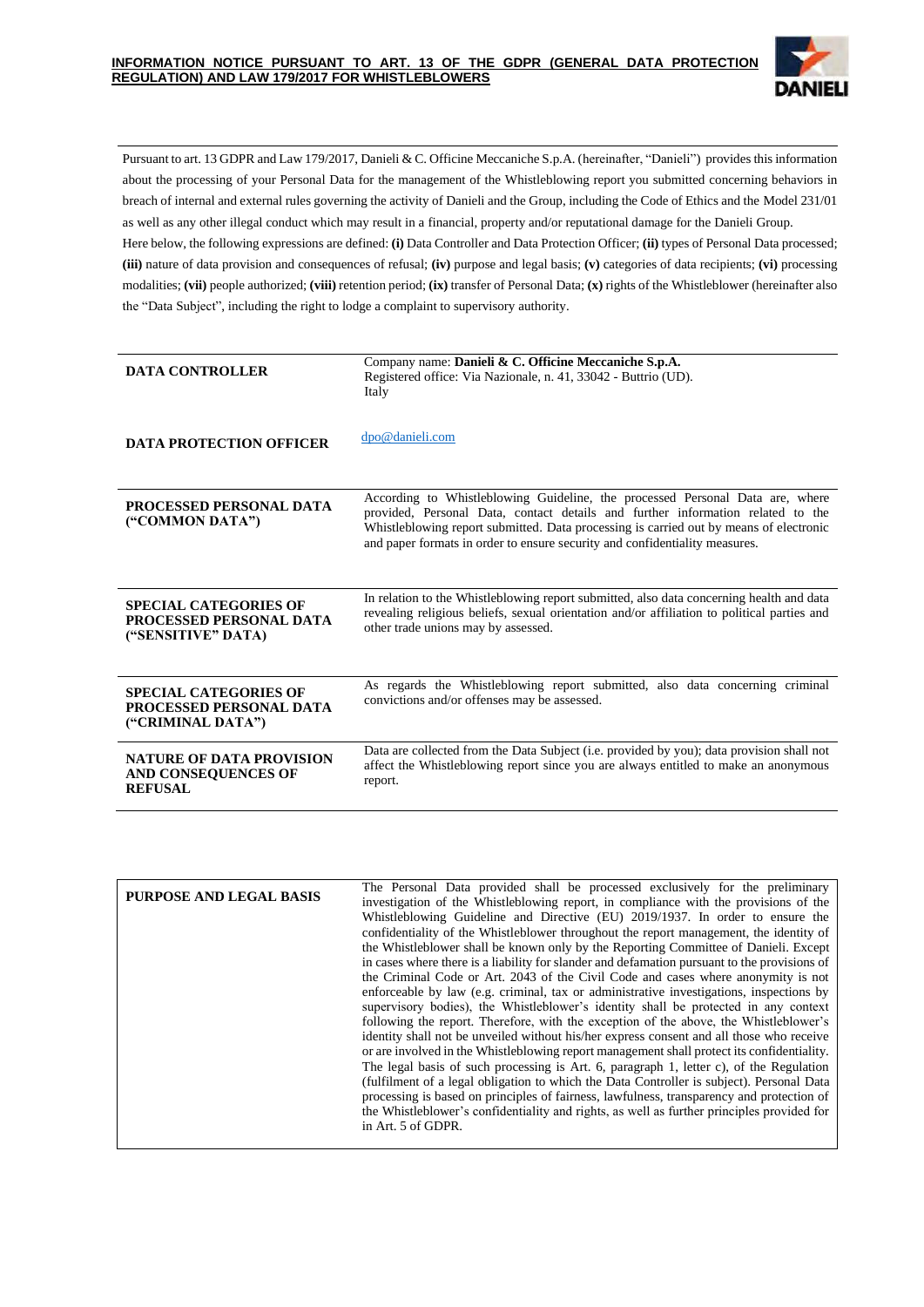## **INFORMATION NOTICE PURSUANT TO ART. 13 OF THE GDPR (GENERAL DATA PROTECTION REGULATION) AND LAW 179/2017 FOR WHISTLEBLOWERS**



| <b>CATEGORIES OF DATA</b><br><b>RECIPIENTS</b> | The recipient of Personal Data is the Reporting Committee of Danieli which, in<br>compliance with the applicable legislation and the Whistleblowing Guideline adopted by<br>the Data Controller, shall ensure the confidentiality of the Whistleblower's identity.<br>During the investigation phase of the report legitimacy, where it is necessary for<br>requirements related to preliminary investigations, Personal Data may be submitted to<br>other structures and/or departments of the Data Controller, such as the Supervisory Board<br>(OdV). In such a case, behavioral duties aimed at ensuring the confidentiality of the<br>identity of the person involved to support the Reporting Committee shall be implemented.<br>Personal Data may be revealed to the manager of the company department in charge of<br>disciplinary proceedings and/or to the reported person only in cases where the<br>Whistleblower has given his/her explicit consent or the objection is exclusively based on<br>the Whistleblowing report and the knowledge of the Whistleblower's identity is an<br>absolute precondition for the defense of the reported person.<br>If the conditions are met, Personal Data may also be communicated to third parties<br>included in the following categories: a) consultants (i.e. law firms and/or other); b) public<br>institutions and/or authorities, Judicial Authority, police bodies, investigative agencies. |
|------------------------------------------------|-------------------------------------------------------------------------------------------------------------------------------------------------------------------------------------------------------------------------------------------------------------------------------------------------------------------------------------------------------------------------------------------------------------------------------------------------------------------------------------------------------------------------------------------------------------------------------------------------------------------------------------------------------------------------------------------------------------------------------------------------------------------------------------------------------------------------------------------------------------------------------------------------------------------------------------------------------------------------------------------------------------------------------------------------------------------------------------------------------------------------------------------------------------------------------------------------------------------------------------------------------------------------------------------------------------------------------------------------------------------------------------------------------------------------------------------------------|
| PROCESSING MODALITIES                          | Pursuant to Article 5 of the GDPR, Personal Data of which Danieli becomes aware for<br>the purposes of this procedure shall be processed in a lawful, appropriate and transparent<br>manner towards the Data Subject, collected for specified, explicit and legitimate purposes<br>and then consistently processed through the use of automated procedures with encryption<br>tools to ensure the confidentiality of the Whistleblower's identity.                                                                                                                                                                                                                                                                                                                                                                                                                                                                                                                                                                                                                                                                                                                                                                                                                                                                                                                                                                                                    |
|                                                | The Data Controller ensures that all reasonable measures are taken to promptly delete or<br>rectify inaccurate Personal Data in relation to the purposes for which they have been<br>processed, as well as their retention in a form that allows the identification of Data<br>Subjects for a period not exceeding the achievement of the objectives for which they are<br>processed. These shall be processed so as to ensure appropiate security of Personal Data,<br>including protection against unauthorized or illegal processes and loss or destruction or<br>damage, through technical and organisational measures.                                                                                                                                                                                                                                                                                                                                                                                                                                                                                                                                                                                                                                                                                                                                                                                                                           |
| PEOPLE AUTHORIZED                              | In accordance with the considerations above, Personal Data may be processed also by the<br>employees of the company departments aimed at pursuing the above-mentioned purposes,<br>who have been expressly authorized for processing and have received proper operational<br>instructions.                                                                                                                                                                                                                                                                                                                                                                                                                                                                                                                                                                                                                                                                                                                                                                                                                                                                                                                                                                                                                                                                                                                                                            |
| <b>DATA RETENTION PERIOD</b>                   | The Personal Data collected for the above-mentioned purposes shall be retained for a<br>period of nine months or for the time required to assess the legitimacy of the<br>Whistleblowing report, except in cases where disciplinary measures are adopted and/or<br>any ligations are initiated following the report. Later, such Personal Data shall be<br>destroyed or provided in an anonymous form (pseudonymisation), if necessary for<br>statistical or logging purposes.                                                                                                                                                                                                                                                                                                                                                                                                                                                                                                                                                                                                                                                                                                                                                                                                                                                                                                                                                                        |

## **AFTER THE ABOVE-MENTIONED RETENTION PERIOD, PERSONAL DATA SHALL BE DESTROYED, DELETED OR RENDERED ANONYMOUS IN ACCORDANCE WITH TECHNICAL ERASURE AND BACKUP PROCEDURES.**

| <b>TRANSFER OF PERSONAL</b><br><b>DATA</b>     | Personal Data may be transferred abroad to countries outside the EU where Danieli has<br>established subsidiaries. In particular:<br>a) Contries outside the EU "where the data protection level was considered appropriate<br>by the European Commission pursuant to Art. 45 of the GDPR";<br>b) Countries outside the EU others than those indicated in the previous point "after the<br>signature of the Standard Contractual Clauses adopted/approved by the European<br>Commission pursuant to Art. 46, par. 2, lett. c) and d)"; a copy of the above guarantees<br>may be obtained by submitting a specific request to the Data Controller according to<br>the methods provided for in the paragraph entitled "Rights of the Whistleblower -<br>Complaint to supervisory authority"; |
|------------------------------------------------|--------------------------------------------------------------------------------------------------------------------------------------------------------------------------------------------------------------------------------------------------------------------------------------------------------------------------------------------------------------------------------------------------------------------------------------------------------------------------------------------------------------------------------------------------------------------------------------------------------------------------------------------------------------------------------------------------------------------------------------------------------------------------------------------|
|                                                | c) Countries outside the EU, pursuant to Art. 49, lett. b) of the GDPR, i.e. for the<br>performance of a contract between the Data Subject and the Data Controller or the<br>implementation of pre-contractual measures taken at the Data Subject's request.                                                                                                                                                                                                                                                                                                                                                                                                                                                                                                                               |
| <b>RIGHTS OF THE</b><br><b>WHISTLEBLOWER -</b> | Contacting the DPO by e-mail at: dpo@danieli.com, the Data Subject may:<br>request access to, rectification, integration or erasure of Personal Data concerning<br>him/her, as well as the processing restriction, from the Data Controller;                                                                                                                                                                                                                                                                                                                                                                                                                                                                                                                                               |